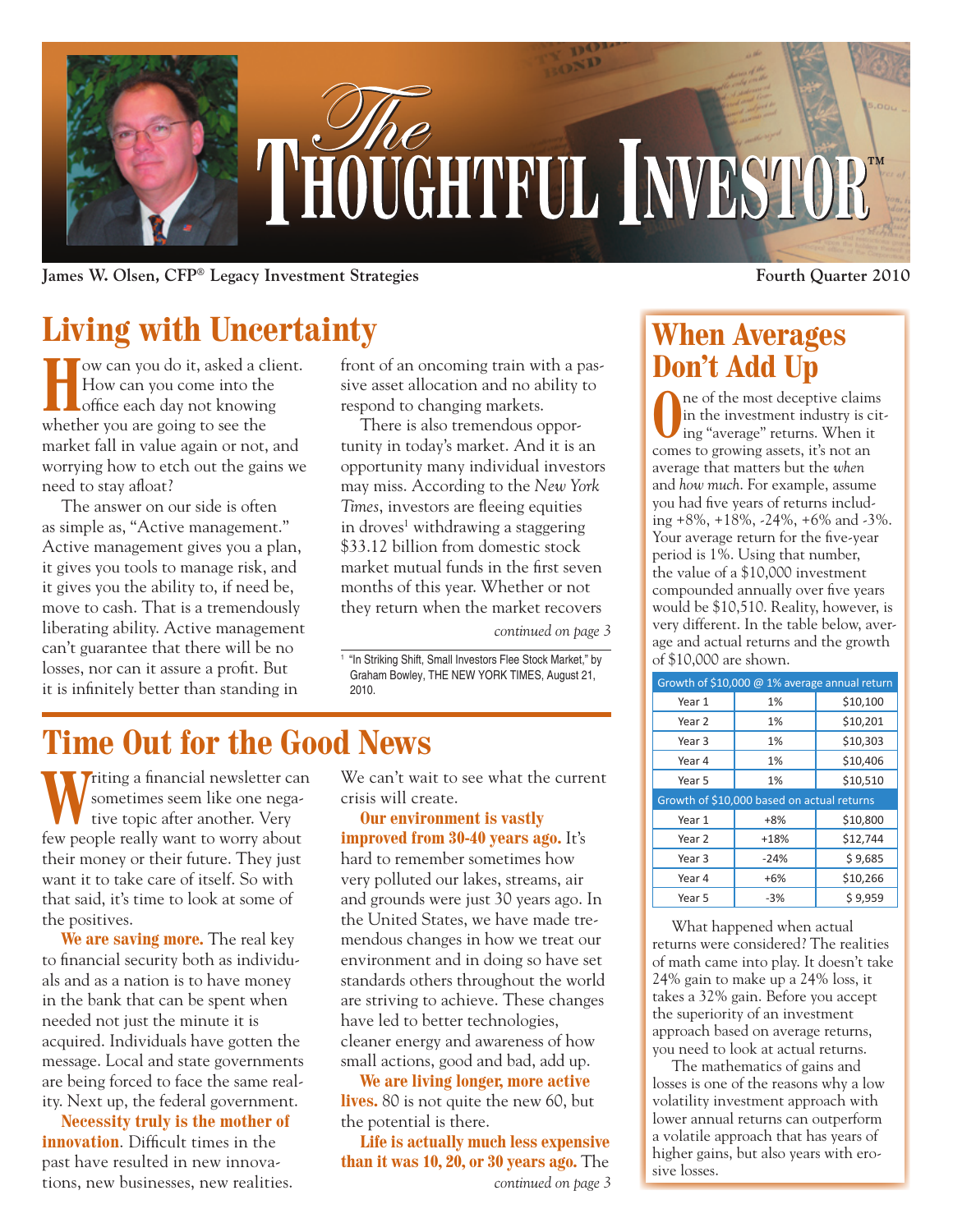## **Saving With Reduced Pain**

*Cannot people realize how large an income is thrift?* ~Cicero

**C** reating financial security comes<br>
down to accumulating assets and<br>
investments that will see you down to accumulating assets and through retirement, a college education, a family crisis, or even the start up costs of a new business. If you don't have the option of increasing savings from more income, you need to look at how you can increase savings by reducing spending. A natural starting point may seem to cut back on luxuries that add up, such as a latte a day. But before you eliminate the little pleasures that can make some days more fun, there are some big ticket items to consider.

#### **Refinance**

The largest single expense for most families is their mortgage. It may also be the easiest to cut given today's low rate environment. Interest rates for 30-year fixed-rate mortgages averaged 4.44% on Aug. 12, 2010, the lowest level recorded since 1970. Before you shake your head and say, but I couldn't qualify, find yourself a good mortgage banker. According to the *Wall Street Journal*, better deals can be found at smaller banks and credit unions than the national banks. These companies, along with mortgage bankers which originate loans for investors, may also be less "formula-driven" and have more flexible lending standards.

| Monthly Payment for \$200,000 Mortgage |                              |                              |                              |  |
|----------------------------------------|------------------------------|------------------------------|------------------------------|--|
|                                        | 30 Year<br><b>Fixed Rate</b> | 20 Year<br><b>Fixed Rate</b> | 10 Year<br><b>Fixed Rate</b> |  |
| 7.5                                    | \$1,398                      | \$1,611                      | \$2,374                      |  |
| 6.0                                    | \$1,199                      | \$1,432                      | \$2,220                      |  |
| 4.5                                    | \$1,013                      | \$1,265                      | \$2,072                      |  |

*Source: www.bankrate.com mortgage calculator.*

How much difference could 1.5% make in your payments? The table above shows payment amounts for 30, 20 and 10-year fixed-rate \$200,000 loans. Depending upon your circumstances and how long you expect to be in your home, adjustable rates and other mortgage forms may save you

even more. Just make certain you understand how much your costs could be if moving doesn't go according to plan.

If you have a second mortgage, a car loan or even outstanding credit card debt, refinancing could make a noticeable difference in your monthly expenses. Before you refinance, however, make certain you understand what your closing costs and final payment will be and that you will experience real savings.

#### **Pay No Fees You Don't Have to Pay**

If you pay a fee, you should receive value for that fee. If the fee doesn't produce value, find out a way to eliminate it. Let's start with your mortgage. If you have more than 20% equity in your home, you do not need to pay private mortgage insurance (PMI) on a conventional loan. PMI averages \$50- 80 per month according to Mortgage Insurance Companies of America, but may be as much as \$150 per month.

If you are paying a fee for your credit card, checking account or debit card, shop around. No-fee programs abound. Your current credit card company or bank may suddenly find a no fee program that fits your needs if you talk with customer service. Always look for credit cards with a 25-day grace period and make certain you pay off your balance each month. While credit cards offer a wide range of reward incentives for you to use your card, unless you have a specific goal in mind, cash back is the best reward.

Many companies will offer you discounts for consolidating your business with them. Insurance companies, banks, custodians, financial advisers and even the telephone/cable/internet company all have programs that reduce rates the more accounts or

features you use. Again, talk to customer service or your adviser about these opportunities and combine services where it makes sense.

#### **Shop Your Insurance Coverage**

How long has it been since you priced your insurance policies? You may be passing up opportunities to save on auto, home, life, disability, personal riders and more. In addition to overall coverage, look at the difference increasing your deductible will make to your payments. Depending on your policy,

you may be able to cover a higher deductible with the savings on your policy after just a few months. While insurance companies will offer better prices the more policies the company holds, sometimes it makes better sense to use an insurance company that specializes in the type of insurance you need. A life insurance specialist rarely has the most competitive auto policies.

#### **Re-evaluate Monthly Services**

If your family has cell phones for every member, it may be time to consider whether or not you need a land line for a telephone. A different cell phone plan may offer you the same benefits for less cost. With the computer taking over as the entertainment center for many families and digital TV expanding free offerings in major cities, cable television may not be a priority.

Look at all the bills you pay on a monthly basis and ask whether or not you still get the benefit you once had. If you want to continue the service, is there is a better way to do so? Talk to customer service. Ask if there is a better plan or a way to reduce your monthly costs.

*Beware of little expenses; a small leak will sink a great ship.* ~Benjamin Franklin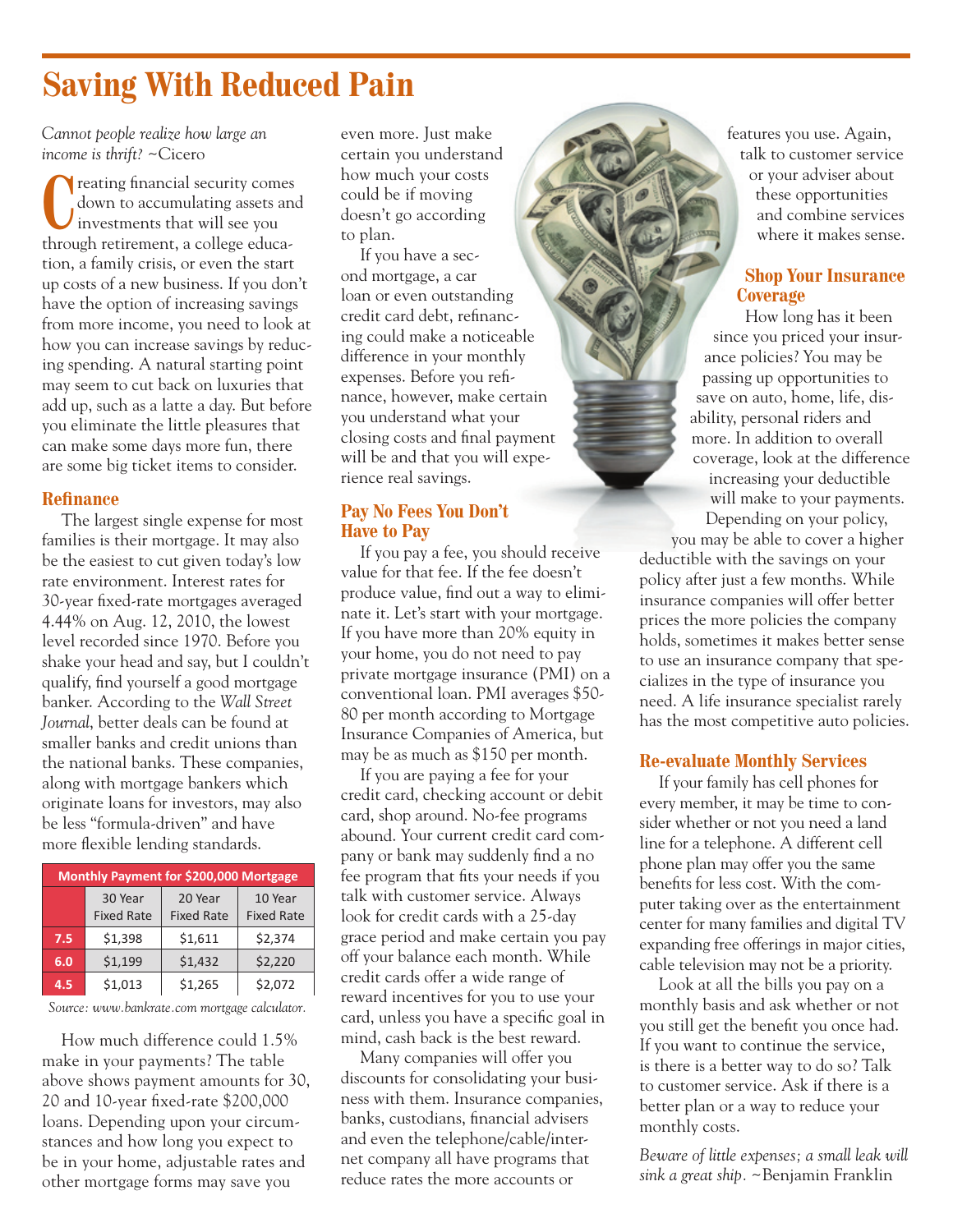### **Time Out for the Good News** *continued form page 1*

price of a loaf of bread may be more, but a transcontinental phone call, plane ticket, computer, telephone and many technology related conveniences are incredibly cheap in retrospect. The

variety of clothing and household items that surround us today would have had our great-grandparents in awe.

#### **Information is among the greatest riches of our lives today.** The libraries

and references of the world are open to anyone with a computer and internet access. This is such a completely transforming reality that it is hard to grasp.

Can you remember the day when you couldn't look for a specific product you wanted online and find it? From a global yard sale to an intimate look into the lives of others, it's all there.

**Thanks to technology,** many people have the freedom and flexibility to work in the environment they choose.

Investing is an excellent example of that. Thirty years ago, managing assets required access to information and people available only in the money centers - the New Yorks, Chicagos





the most unlikely locations. Moving away from the "herd" we believe leads to new and better ways of managing assets and the growth of active management approaches.

**Your challenge** – stop for a moment and think of all the positives in your life and then send us an email, so we can keep this list growing.

### **Living with Uncertainty** *continued from page 1*

remains to be seen, but without an active investment strategy that return will most likely be late and costly.

Perhaps the best quote we have read lately comes from author and financial analyst John Mauldin:

*"Recessions and tough times are God's way of telling you that you need to adjust a few things, both on a personal and business level – also nationally and globally. I am an optimist. I believe we will adjust* 

*and grow, not just in the US but as an emerging world. There are just so many opportunities."*

John Mauldin *How We Get Through This Mess* August 20, 2010

There are many things we can't control in today's economy, but where we can make a difference, where we can use our tools, knowledge and judgment to the best of our abilities, we do so. And that keeps us going each day.

## **Putting Unemployment to Work**

**U**nemployment is a terrible thing to waste.

The worst approach to unemployment is to fall into the time-killing entertainment muddle of surfing from channel to channel, playing endless computer games or wandering the vast stretches of YouTube. If you or someone you know is unemployed, it's time to think about reinvention. Learn new skills. Step outside of what has been to what might be.

All too often we define who we are by our job. It influences not only what we do each day, but our behavior, dress, the expectations of others and how we respond to those expectations. Remove the job from the equation and you have an opportunity to change how you view yourself and the way others view you. Reinvention starts with asking yourself what you really enjoy doing, what you are best at and how you might adapt those two parts of your life to a new you.

There's no better time to start learning. Educational loans are one of the few loans you can qualify for with no income or assets. If you can't afford tuition, you may find there's nothing to stop you from sitting in at the back of a college classroom and absorbing new ideas.

Volunteer opportunities can also be incredible learning experiences and open doors to jobs. Interested in construction? Volunteer to help build a Habitat for Humanity home. Thinking about becoming a veterinarian? Your local animal shelter would love to have your services as a volunteer. Local business won't hire you? Ask if they want an unpaid intern. Love to ski but can't afford a ticket? Train as a volunteer ski patrolman. Bored and want some excitement? Volunteer for the Red Cross. You could end up in the next natural disaster.

You never know where unemployment might lead if you give it a chance by seeking out new experiences, new opportunities, new ideas. Just don't waste it!